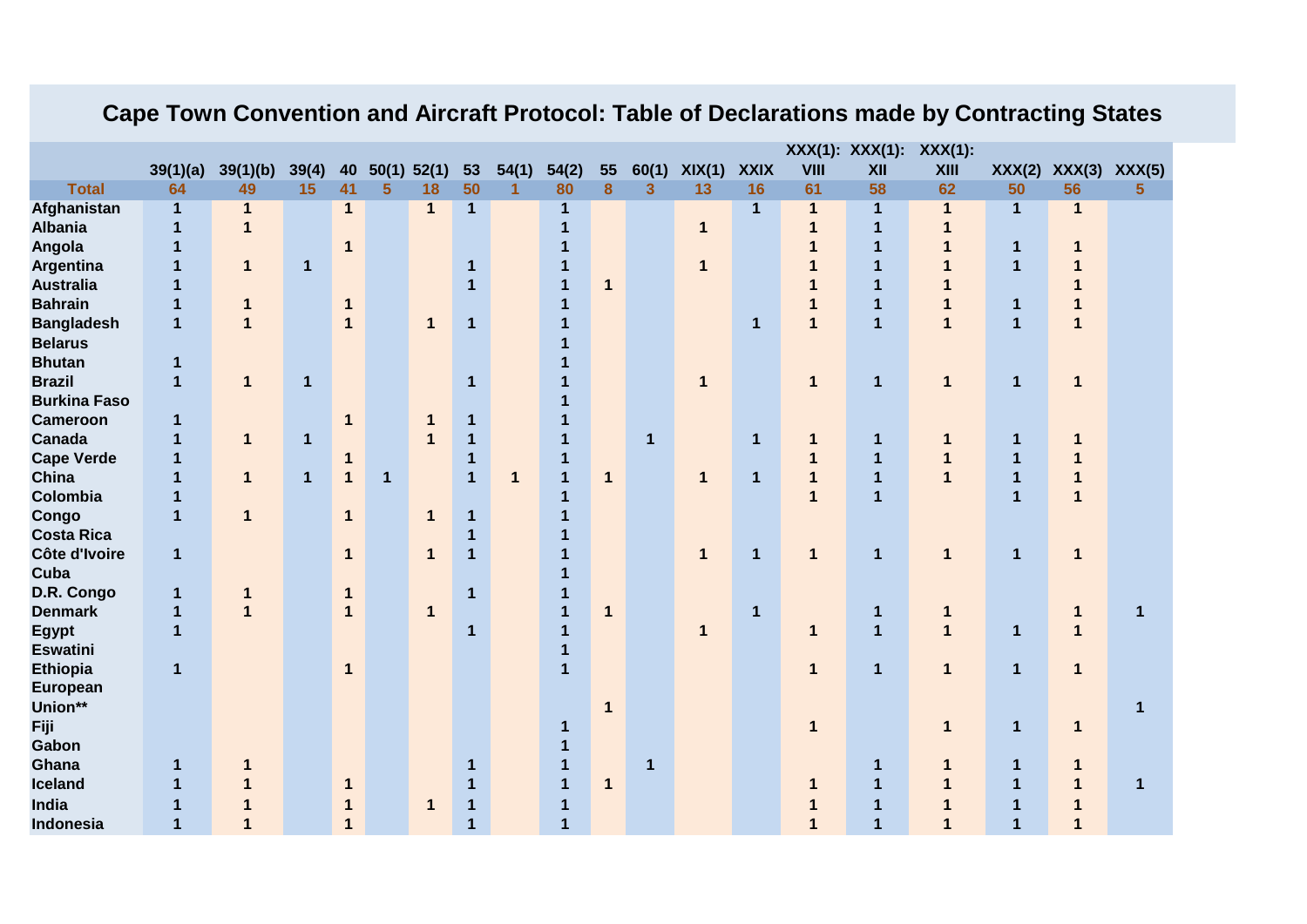| <b>Ireland</b>      | $\mathbf{1}$   | 1            |                |                |              |              |                         | 1              |              |              |             |              | 1            | 1              |              | 1            |              |              |
|---------------------|----------------|--------------|----------------|----------------|--------------|--------------|-------------------------|----------------|--------------|--------------|-------------|--------------|--------------|----------------|--------------|--------------|--------------|--------------|
| Jordan              | $\mathbf{1}$   |              |                |                |              |              |                         | 1              |              |              |             |              | 1            | $\mathbf{1}$   | 1            | $\mathbf{1}$ | 1            |              |
| <b>Kazakhstan</b>   | $\mathbf{1}$   | 1            | $\mathbf{1}$   | $\mathbf{1}$   |              |              | $\mathbf{1}$            |                |              |              |             |              | 1            | 1              | 1            | $\mathbf{1}$ | 1            |              |
| Kenya               | $\mathbf{1}$   | 1            |                | $\mathbf 1$    |              |              | $\overline{\mathbf{1}}$ | 1              |              |              |             |              | 1            | 1              | 1            | $\mathbf{1}$ | 1            |              |
| <b>Kuwait</b>       | $\mathbf{1}$   | 1            |                | $\mathbf{1}$   |              |              |                         | 1              |              |              |             |              | $\mathbf{1}$ | $\overline{1}$ | $\mathbf{1}$ | $\mathbf{1}$ | $\mathbf{1}$ |              |
| Kyrgyzstan          | $\overline{1}$ | $\mathbf{1}$ | $\mathbf{1}$   | $\mathbf{1}$   |              |              | $\mathbf{1}$            | 1              |              |              |             |              |              |                |              |              |              |              |
| Latvia              |                |              |                |                |              |              |                         | 1              |              |              |             |              |              |                |              |              |              |              |
| Luxembourg          |                |              |                |                |              |              | 1                       | 1              |              |              |             |              | $\mathbf 1$  | $\mathbf{1}$   | 1            | $\mathbf{1}$ | 1            |              |
| <b>Madagascar</b>   | $\mathbf{1}$   | 1            |                | $\mathbf 1$    |              |              | 1                       | 1              |              |              |             |              | 1            | $\mathbf{1}$   | 1            | 1            | 1            |              |
| <b>Malawi</b>       | $\mathbf{1}$   | 1            |                | $\mathbf 1$    |              |              | 1                       | 1              |              |              |             |              | $\mathbf 1$  | 1              | 1            | $\mathbf{1}$ | 1            |              |
| <b>Malaysia</b>     | $\mathbf{1}$   | 1            |                | $\mathbf{1}$   |              |              | 1                       | 1              |              |              |             |              | $\mathbf{1}$ | $\overline{1}$ | 1            | 1            | 1            |              |
| <b>Malta</b>        | $\mathbf{1}$   |              | $\mathbf{1}$   | $\mathbf{1}$   |              |              | $\overline{1}$          | 1              |              |              |             |              |              |                | 1            |              |              |              |
| <b>Mexico</b>       | $\overline{1}$ | 1            |                |                | $\mathbf 1$  |              | $\overline{\mathbf{1}}$ | $\mathbf{1}$   |              | $\mathbf{1}$ | 1           |              | $\mathbf{1}$ |                |              |              | 1            |              |
| <b>Moldova</b>      |                |              |                |                |              |              |                         | $\mathbf{1}$   |              |              |             |              | 1            | $\mathbf{1}$   |              |              |              |              |
| Mongolia            | $\mathbf{1}$   | 1            |                |                |              |              | $\mathbf{1}$            | $\mathbf{1}$   |              |              |             |              | $\mathbf 1$  | $\mathbf{1}$   | 1            | $\mathbf{1}$ | 1            |              |
| <b>Mozambique</b>   | $\mathbf{1}$   |              |                | $\mathbf 1$    |              |              |                         | 1              |              |              |             |              | 1            | $\mathbf 1$    | 1            | $\mathbf{1}$ | 1            |              |
| <b>Myanmar</b>      | 1              |              |                | $\mathbf{1}$   |              | $\mathbf{1}$ | $\overline{\mathbf{1}}$ | $\mathbf{1}$   |              |              |             | $\mathbf{1}$ | $\mathbf{1}$ | 1              | 1            | $\mathbf{1}$ | $\mathbf{1}$ |              |
| <b>Namibia</b>      | $\mathbf{1}$   | $\mathbf{1}$ | $\mathbf{1}$   |                |              |              |                         | $\mathbf{1}$   | $\mathbf 1$  |              |             |              | $\mathbf 1$  | 1              | 1            |              |              |              |
| <b>Netherlands</b>  | $\mathbf{1}$   | $\mathbf{1}$ |                |                |              | 1            | $\mathbf{1}$            | $\mathbf{1}$   |              |              |             | $\mathbf{1}$ | $\mathbf{1}$ | $\mathbf{1}$   | 1            | $\mathbf{1}$ |              |              |
| <b>New Zealand</b>  | $\mathbf{1}$   |              |                |                |              | 1            | $\mathbf{1}$            | $\mathbf{1}$   | $\mathbf{1}$ |              |             | $\mathbf{1}$ | $\mathbf{1}$ | $\mathbf{1}$   | 1            |              | 1            | $\mathbf{1}$ |
| Nigeria             | $\mathbf 1$    |              |                | $\mathbf 1$    |              |              | $\overline{1}$          | $\mathbf{1}$   |              |              |             |              | $\mathbf{1}$ | $\mathbf{1}$   | $\mathbf 1$  | $\mathbf{1}$ | 1            |              |
| <b>Norway</b>       | $\mathbf{1}$   | 1            |                | 1              |              |              |                         | $\mathbf{1}$   | $\mathbf{1}$ |              |             |              | 1            | $\mathbf 1$    | $\mathbf{1}$ |              | 1            | $\mathbf{1}$ |
| Oman                | $\mathbf{1}$   | 1            |                | $\mathbf 1$    |              | 1            | $\mathbf 1$             | 1              |              |              |             | $\mathbf{1}$ | $\mathbf 1$  | $\mathbf 1$    | 1            | $\mathbf 1$  | 1            |              |
| <b>Pakistan</b>     | $\mathbf 1$    | 1            | $\mathbf{1}$   | $\mathbf 1$    |              | $\mathbf{1}$ | $\mathbf 1$             | 1              |              |              |             | $\mathbf{1}$ | $\mathbf 1$  | $\mathbf 1$    | 1            | 1            | 1            |              |
| Panama              | $\mathbf{1}$   | 1            | $\mathbf{1}$   |                | $\mathbf{1}$ |              | $\mathbf{1}$            | 1              |              |              |             |              | 1            | $\overline{1}$ | 1            | 1            | 1            |              |
| Paraguay            | $\mathbf{1}$   | 1            | $\overline{1}$ |                |              |              | $\overline{1}$          | 1              |              |              | 1           |              | $\mathbf 1$  | $\overline{1}$ | 1            | $\mathbf{1}$ | 1            |              |
| Qatar               | $\overline{1}$ | 1            |                | $\mathbf{1}$   |              |              | $\overline{1}$          | 1              |              |              |             |              | 1            | $\overline{1}$ | $\mathbf{1}$ | $\mathbf{1}$ | 1            |              |
| Romania             |                | 1            |                |                |              |              |                         | 1              |              |              |             |              | 1            |                |              |              |              |              |
| <b>Russian Fed.</b> | $\mathbf{1}$   | 1            |                |                |              |              | $\mathbf 1$             | 1              |              |              |             |              | 1            |                | 1            |              |              |              |
| Rwanda              | $\mathbf{1}$   |              |                | $\mathbf{1}$   |              | $\mathbf{1}$ | $\mathbf{1}$            | 1              |              |              |             | $\mathbf{1}$ | $\mathbf{1}$ | $\mathbf{1}$   | 1            | 1            | 1            |              |
| <b>San Marino</b>   | $\overline{1}$ | $\mathbf{1}$ | $\mathbf{1}$   | $\mathbf{1}$   |              |              | $\overline{1}$          | $\mathbf{1}$   |              |              |             |              | $\mathbf{1}$ | $\overline{1}$ | $\mathbf{1}$ | $\mathbf{1}$ | $\mathbf{1}$ |              |
| Saudi Arabia        |                |              |                |                |              |              |                         | 1              |              |              |             |              |              |                |              |              |              |              |
| Senegal             | $\mathbf{1}$   | 1            |                | $\mathbf 1$    |              | $\mathbf{1}$ | $\mathbf 1$             | 1              |              |              |             | $\mathbf{1}$ | $\mathbf 1$  | $\mathbf{1}$   | 1            | 1            | 1            |              |
| <b>Sierra Leone</b> | $\mathbf{1}$   | 1            |                | $\mathbf{1}$   |              |              | $\mathbf{1}$            | 1              |              |              |             |              | 1            | 1              | 1            | $\mathbf{1}$ | 1            |              |
| <b>Singapore</b>    | 1              | 1            | $\mathbf{1}$   |                |              |              | $\mathbf 1$             | 1              |              |              |             |              | $\mathbf 1$  | 1              | 1            |              | 1            |              |
| <b>South Africa</b> | $\mathbf{1}$   | 1            |                | $\mathbf 1$    |              |              |                         | 1              |              |              |             |              | $\mathbf 1$  | $\overline{1}$ | 1            | $\mathbf{1}$ | $\mathbf{1}$ |              |
| <b>Spain</b>        | $\mathbf{1}$   | 1            |                | $\mathbf{1}$   |              | $\mathbf{1}$ | $\mathbf{1}$            | 1              |              |              | $\mathbf 1$ | $\mathbf{1}$ |              |                |              |              |              |              |
| <b>Sweden</b>       | $\overline{1}$ | $\mathbf{1}$ | $\mathbf{1}$   | $\overline{1}$ |              |              |                         | $\overline{1}$ |              |              |             |              |              | $\mathbf{1}$   | 1            |              |              |              |